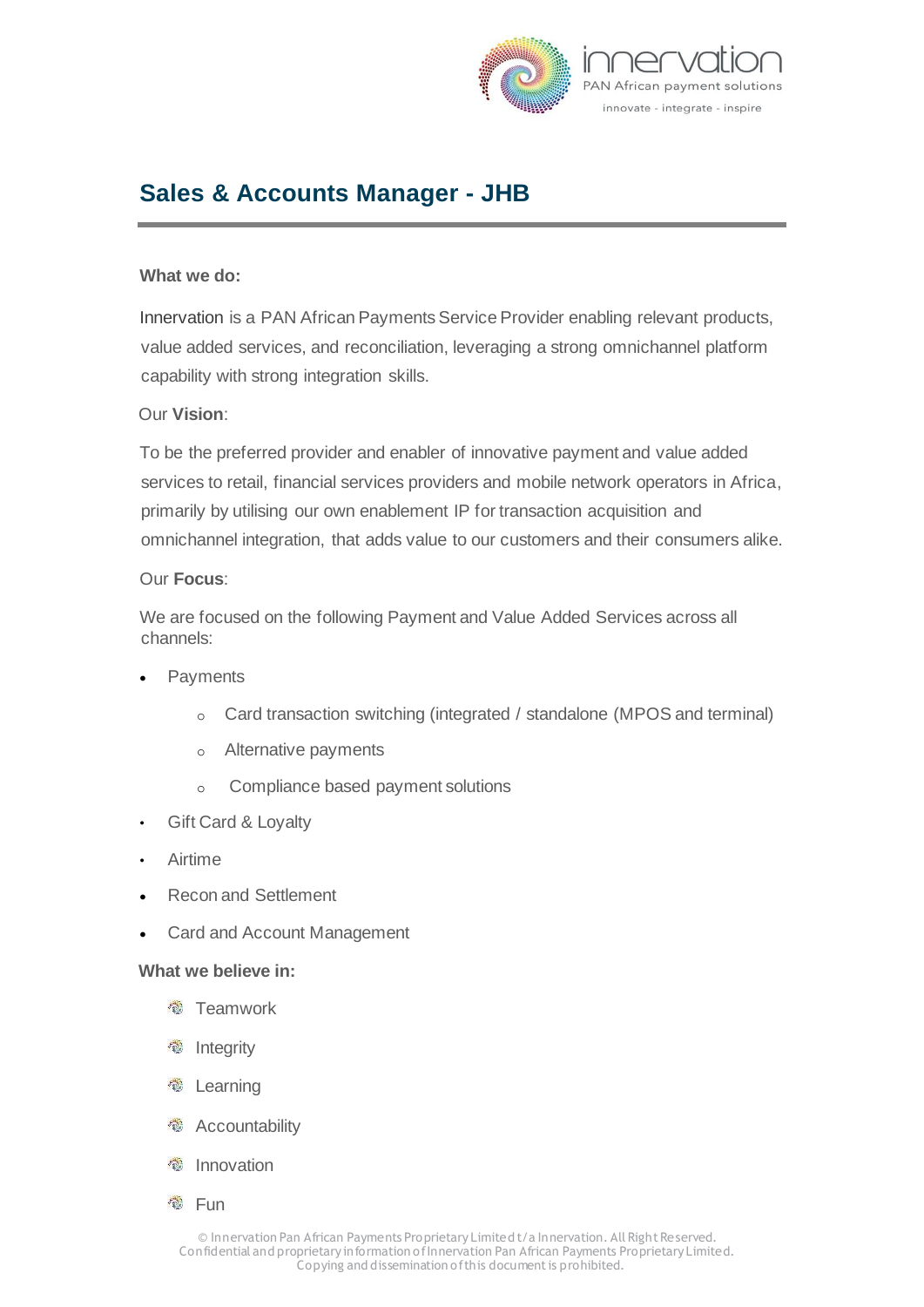

# **Job Description**

To actively sell Innervation products and services and to generate revenue in line with prescribed sales targets. To ensure that key account revenue is retained by implementing effective client management strategies. To find new clients and bring in new business as well as managing existing clients and increasing revenue of existing services (i.e. up-selling).

# **Duties**

Duties will include, but not be limited to

- Focus sales efforts to optimise performance for key revenue generating Innervation products and services.
- Create / generate revenue through acquisition of new sales/clients.
- Grow and maintain existing client revenue through the maintenance of strong relationships with said clients.
- Ensure that existing clients are regularly updated on new service offerings and up-sell these additional services and upgrades to grow existing revenue.
- Travel to different regions in SA in line with business and client requirements to optimise revenue growth.
- Leverage client cross sell and upsell opportunities.
- Make weekly cold calls.
- Sales management and executive involvement in opportunities and bid review of proposals as per defined sales process
- Remain aware of key competitors and conduct basic comparative analyses of the strengths and weaknesses of competitive offerings to identify market opportunities and gaps.
- Understanding of market to position and optimise selling and to be able change tactics in line with market and consumer needs.
- Understand clients, channels, service providers and competitors and provide vertical solutions e.g. put together effective solutions for clients based on this understanding.
- Ensure implementation of brand management strategies using approved brochures, proposals and all relevant sales collateral – to create brand appeal and to be Innervation's ambassador.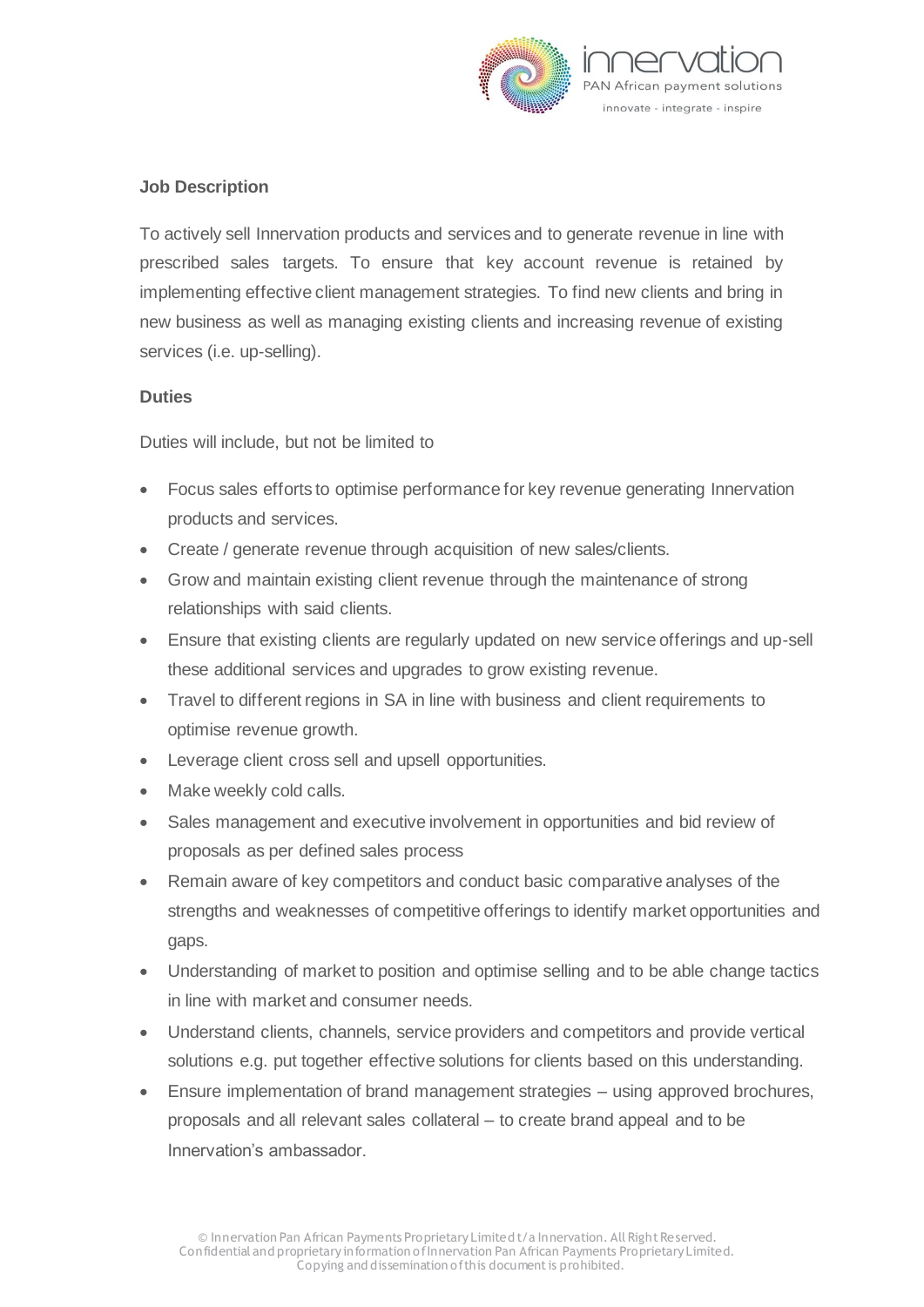

- Represent Innervation at various conferences; man-the-stand, present and be a brand ambassador at relevant Innervation exhibitions and conferences as required and ensure that relevant marketing material is available and used/disseminated as required.
- Strategically position the Innervation business and value proposition to new and existing clients and channel partners. Must be able to articulate executive summary to clients to convey as much.
- Provide customer and market information to the product/marketing teams.
- Maintain market, technology and customer knowledge.
- Keep abreast of the Innervation product and services offerings in order to achieve business sales target objectives.
- Understand the features, benefits and critical differentiators of Innervation's offerings in comparison to competitor offerings.
- Use this knowledge to position the product/service in the industry.
- Adhere to call cycle sheet and ensure regular interactions with clients to guarantee upto-date understanding of client wants, needs, perceptions and buying behaviours.
- Account for interactions with clients and capture the outcome and notes thereof on the call cycle sheet for Key clients.
- Implement client feedback systems via Synergy to establish and evaluate client satisfaction levels/demands and concerns, including product development opportunities for Innervation. Use the journal fields in Synergy and be as detailed as possible.
- Keep track of client preferences and interests, etc. for strategic advantage whilst maintaining awareness of client ethics policies.
- Respond and contribute to client RFPs where opportunities are provided to innervation.
- Ensure that quotes/proposals are provided to clients timeously (all new clients receive proposals; existing clients can receive quotes).
- Ensure that clients are contracted before services are implemented.
- Ensure that clients are re-contracted where additional services are being implemented.
- Ensure that clients are re-contracted when services are being implemented within 6 months of contract expiry.
- Ensure that client (internal and external) emails and phone calls are returned timeously.
- Assume accountability for the profitability of allocated accounts
- Provide input to the sales strategy.
- Provide input to the sales plans.
- Plans include the following:
- Implement the methodology of face time sells.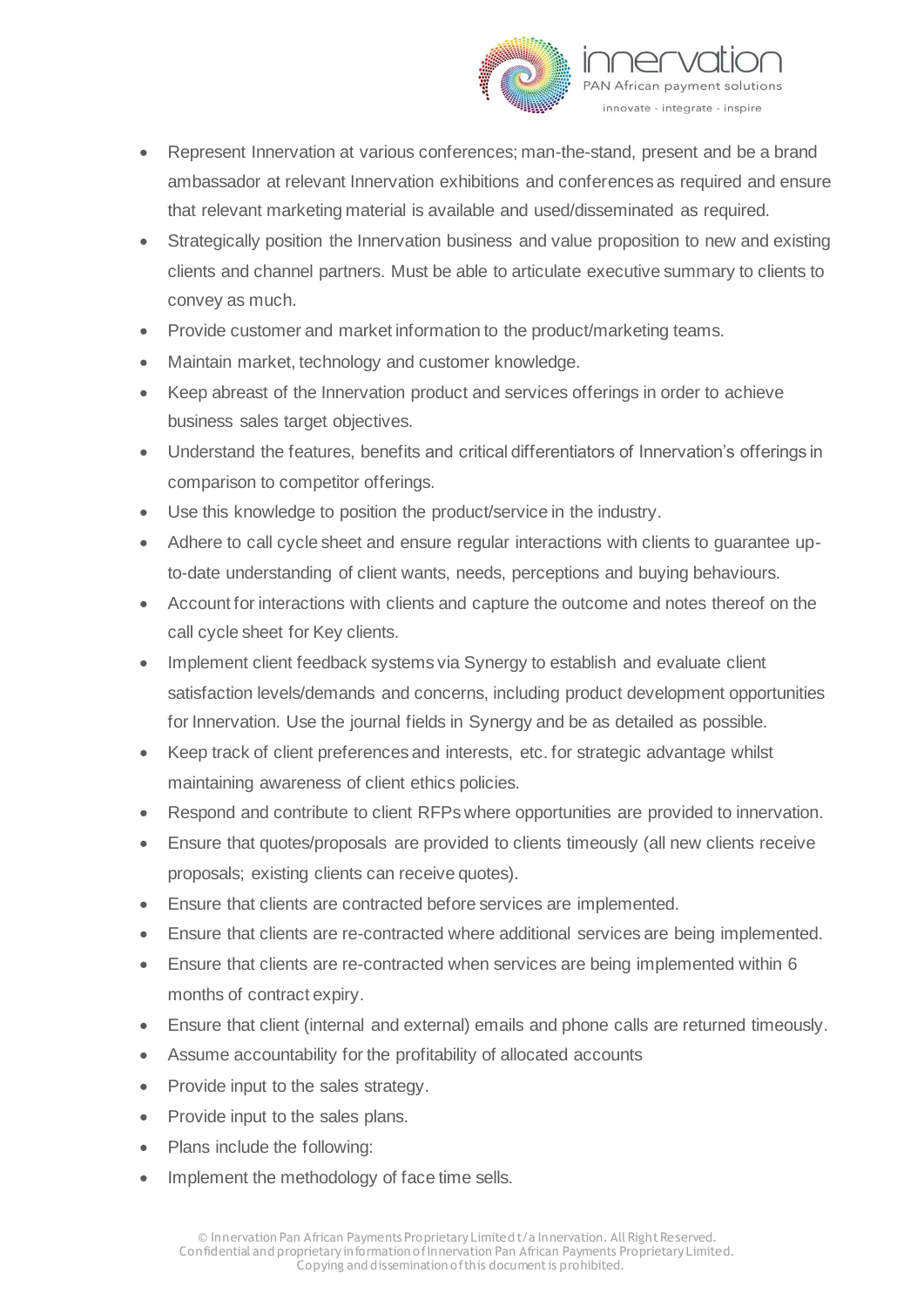

- Key client revenue growth
- Have a view on how many lanes and products need to be sold to meet target requirements.
- Ensure that prospecting and pipeline ties in with known closing rate.
- View of per product-based revenue
- Per client based forecasted revenue
- View of new revenue from existing clients (new or existing services) and new revenue from new clients
- Develop and maintain account plans for allocated accounts
- Execute account plans in conjunction with Product and Operations management
- Schedule client meetings/interactions.
- Prospecting report on prospective clients and services, including the value of the quote.
- Ensure, through regular, planned client meetings, prospecting and engagements, that sales targets and objectives are achieved
- Plan and confirm weekly meetings with existing clients and new leads.
- Ensure that all sales opportunities are recorded and leveraged.
- Plan sufficient interactions/engagements to close deals.
- Block time in diary to plan for dedicated prospecting to ensure that required client meeting quota is met (meetings for following week are to be confirmed and planned for in the previous week).
- Research potential leads and ensure leads are qualified and client business meetings are justifiable. Assist in defining the annual sales plan and client engagement strategy, detailing revenue to be generated from existing clients (Cross Sell/Upsell) and from new clients, and number of product units that need to be sold. This aligns with annual target expectations.
- Actively seek to develop loyal client relationships.
- Networking tap into, maintain and leverage external relationships to generate sales opportunities and revenue, including clients, channels, banks, service providers, etc.
- Make courtesy phone calls daily to maintain key relationships.
- Oversee the coordination of projects and leverage internal stakeholder relationships to meet the requirements of the projects and roll-outs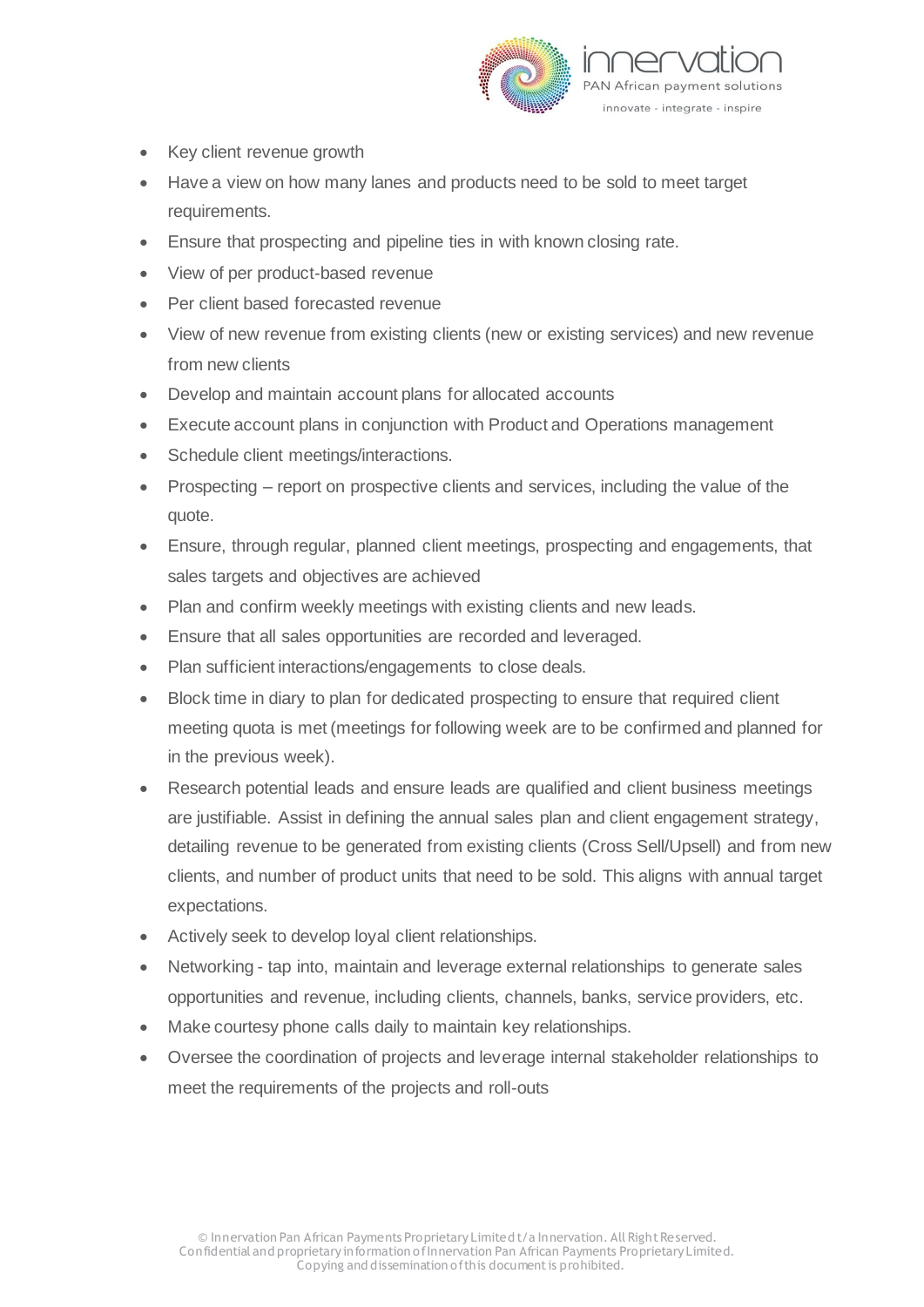

## **Key skills and experience:**

Retail and payments industry

PCI regulations

Accounting

Network and network security i.e. IT sales background

MS OfficeHigh sales focus and customer orientation

Effective networking skills.

Excellent selling skills

Excellent communication skills both verbal and written

Experience in using a CRM tool for managing customers

Intermediate knowledge using Outlook, Word, Excel, PowerPoint

Intermediate knowledge of internet usage

FICA training/experience advantageous

Basic understanding of business finance

Industry knowledge – specific to retail or banking (acquiring) industry

A minimum 3 year's sales, service or related industry experience

High integrity

Independent, driven and disciplined

Street smart and commercial

Not afraid of challenges, objections and rejection

Confident and persuasive but not arrogant

Results and solutions focused

High ownership and accountability

Professional

Willing to work a flexible schedule and overtime, if required

A valid driver's license and own reliable transport